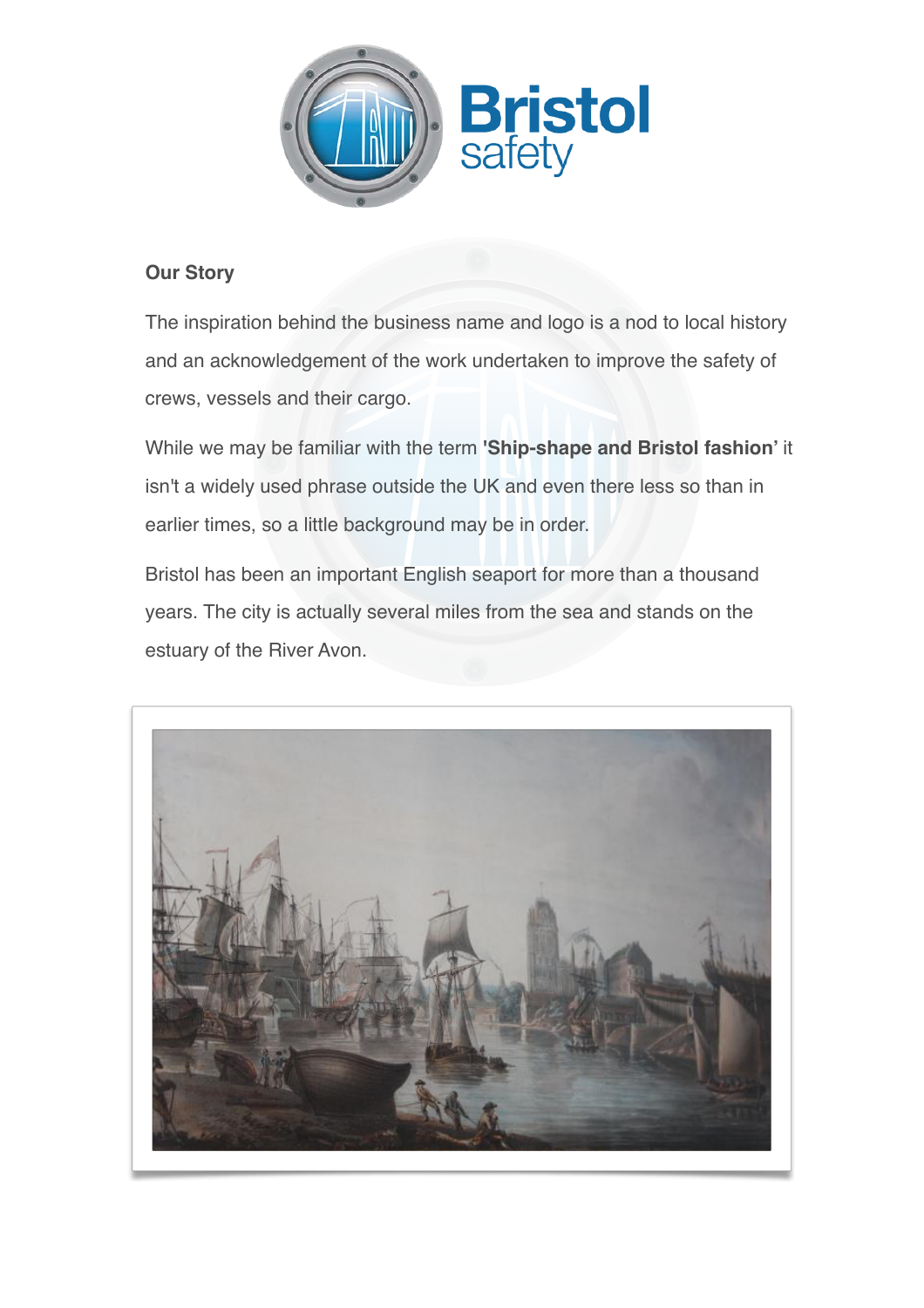Bristol's harbour has one of the most variable tidal flows anywhere in the world and the water level can vary by more than 30 feet between tides. Ships that were moored there were beached at each low tide. Consequently they had to be of sturdy construction and the goods in their holds needed to be securely stowed.



The problem was resolved in 1803 with the construction of the Floating Harbour. There's no absolute proof that the term 'Bristol fashion' originates with that geography but the circumstantial evidence seems very strongly in favour of it.

'Ship-shape and Bristol fashion' is actually two phrases merged into one. Ship-shape came first and has been used since the 17th century. If something is 'ship-shape and Bristol fashion' it is in first-class order.